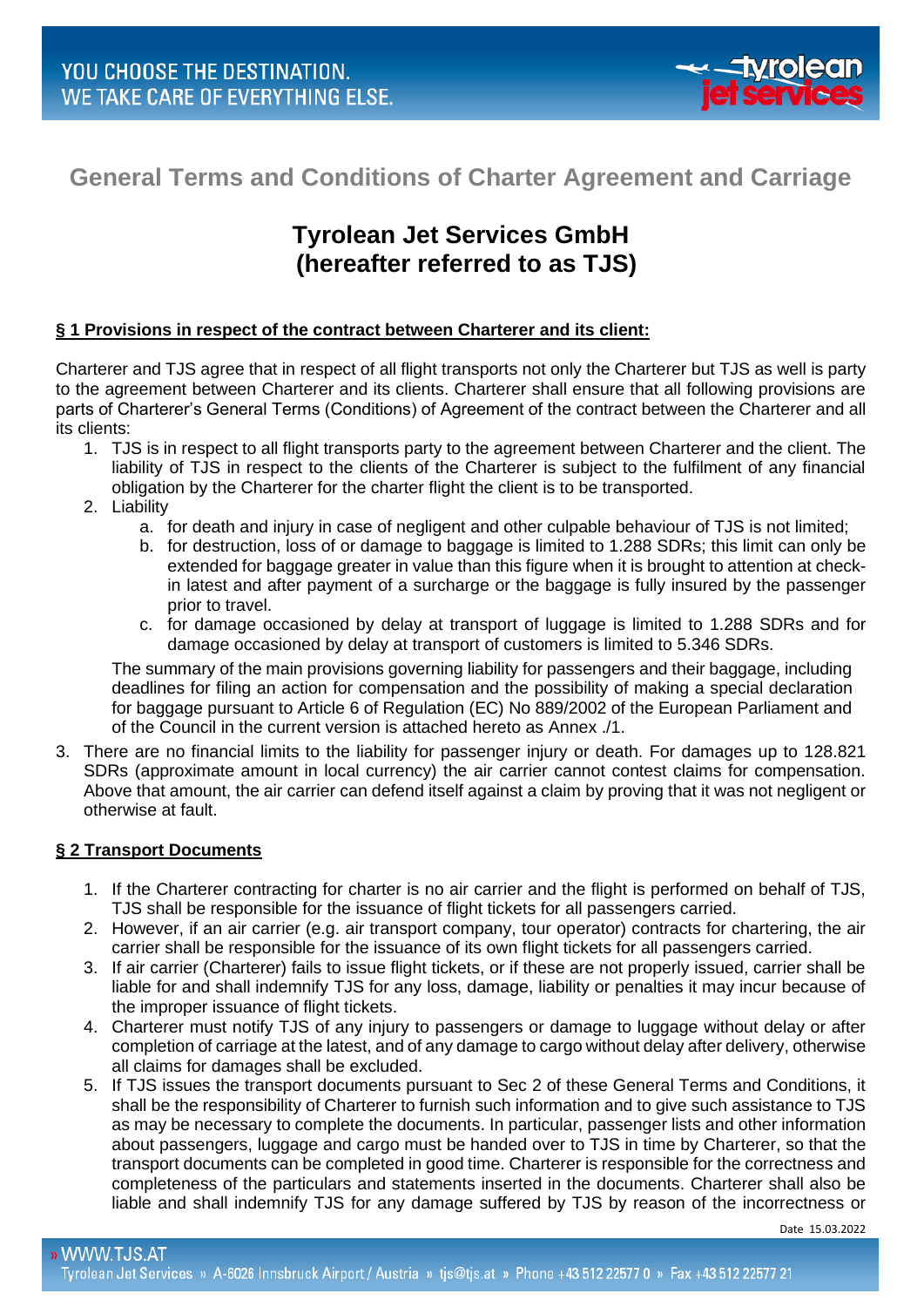

incompleteness of particulars and statements. In addition, Charterer releases TJS from any liability arising from third-party claims as a result thereof.

# **§ 3 Tickets and Travel Documents**

- 1. Charterer shall be responsible to see to it that all passengers carry the necessary tickets and travel documents with them before flight departure. If not, TJS has no obligation to carry those passengers. TJS shall have no obligation whatsoever in respect of such refusal of carriage.
- 2. Charterer has to see to it that passengers and shippers respectively comply with all customs and passport regulations, regulations of Health Authorities and all other applicable laws and regulations of those countries in which the aircraft is scheduled to land. Any claims and costs incurred as a result of non-compliance with these regulations, laws and orders shall be at the cost of Charterer.
- 3. TJS accepts no responsibility for carriage of passengers named on the current Russian Sanction List. The Charterer must ensure that all travelling passengers have the legal right to travel unhindered.
- 4. Charterer agrees that all passengers and baggage must be ready for embarking and loading thirty (30) minutes prior to the scheduled Departure Time of each flight of the Flight Schedule. Charterer further agrees that a failure to ensure that all passengers and baggage are ready for airport security checks, scanning, embarking and loading as described above may result in delay to, or even cancellation of, such flight and to this end the Charterer releases TJS from any and all liability, damage, penalty, loss, judgment, cost or expense which is incidental thereto, which may be suffered by the Client as a result of such delay or cancellation and, in the case of cancellation, agrees to pay TJS a cancellation fee as per the Charter Agreement.

# **§ 4 Flight Documents and Flight Permissions**

- 1. TJS is responsible to procure or complete any other documents and permissions required for the performance of the flight, i.e. those documents and permissions for air carriage that are necessary to comply with applicable laws or international regulations. Charterer is responsible to furnish any information requested by TJS and to give adequate assistance to TJS in procuring these documents and permissions.
- 2. However, TJS is not liable for any consequences arising when such permissions (e.g. flight permissions, permissions to fly over a country, landing permissions, Visa) are not granted, provided TJS has received the necessary documents and information from Charterer in time and has applied for these permissions in time and in correct order.
- 3. If Charterer is an air carrier and if the flight is performed on behalf of air carrier, this air carrier shall be liable to apply for the flight permissions, permissions to fly over a country and landing permissions required for the performance of the flight. The costs involved in the application for these permissions are to be borne by Charterer, unless otherwise provided in this Charter Agreement. Charterer is liable for the granting of these permissions or for the consequences arising from a delay in the granting of these permissions.
- 4. Any other documents required for domestic or international traffic, even if transport is not carried out by air, must be procured and furnished by Charterer.

# **§ 5 Aircraft and Crew**

- 1. TJS is obliged to provide an aircraft plus crew, equipment and fuel, according to regulations.
- 2. TJS as well as the captain of the aircraft are authorized to decide on their own, which goods shall be carried including the number of passenger and where the cargo is to be placed in the aircraft, whether a flight is to be carried out or not, whether landings are to be made or not and suchlike, if such decisions are necessary for safety or technical reasons. Charterer shall have no right to protest against such decisions.

TJS shall have the full operational control of the aircraft. This includes, but is not limited to, the decisions: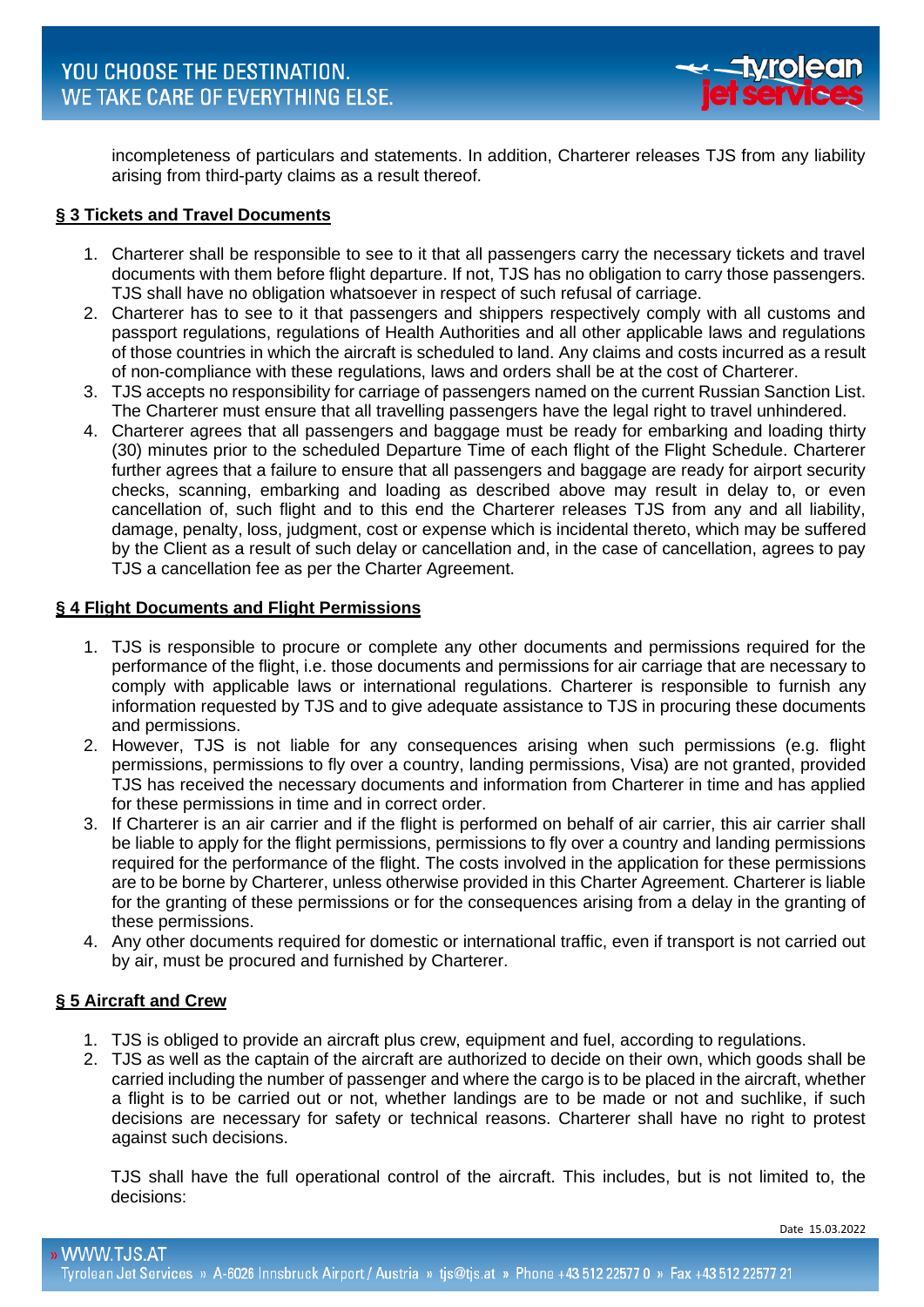

- a. which goods shall be carried
- b. where cargo is to be loaded
- c. whether flights are to be carried out or landings are to be made, if such decisions are necessary for safety or technical reasons.
- 3. TJS is entitled to remove the aircraft used pursuant to § 5 Sec 1 and use it otherwise during planned idle times.
- 4. All Aircraft are Non Smoking (unless otherwise stated)
- 5. Wi-Fi connectivity (where available) cannot be guaranteed. The service is subject to regional variations.

# **§ 6 Loading and Unloading**

- 1. The approvable weight of luggage on flights is subject to aircraft-type, number of passengers and flight duration. The captain in charge of the aircraft is authorized to decide on the weight of luggage in consideration of flight safety.
- 2. If a charter agreement is concluded, loading and unloading of aircraft is at Charterer's cost and risk. Charterer is obliged to provide the material necessary for tying the luggage, according to TJS' instructions.
- 3. TJS shall be authorized to make use for its own purpose and for its own account of that part of chartered payload not used by Charterer.
- 4. Military weapons and/or ammunition or like articles namely explosives, combustible materials and other hazardous cargo, including (without limitation) those listed on the current edition of the IATA Dangerous Goods Regulation (DGR) or such other re-enactment of that Regulation must not be carried on board an aircraft operated by TJS. Sporting weapons like hunting knives, bows, fire arms and ammunition may be carried as checked luggage in the baggage compartment only, with firearms unloaded and the ammunition stowed separated from the weapon. Solely law enforcement/police officers on official duty as bodyguard for high ranking state officials may exceptionally carry a weapon inside the aircraft cabin, with the weapon unloaded and the ammunition kept separated from the weapon.
- 5. Charterer bears responsibility that:
	- a. the luggage to be carried contains no goods that are likely to endanger aircraft or persons or the transportation thereof is prohibited by law, regulations, or requirements of any country to be flown from, to, into or over
	- b. the luggage to be carried is suitable for carriage by air and packed in a manner suitable for carriage by air
	- c. no live animals of whatever species are accepted for carriage, unless declared upon charter booking. Live animals may only be carried with TJS´s written consent which consent may, in TJS´s absolute discretion be withheld.
	- d. TJS is notified 24 hours before planned take off respectively at flight booking on short notice flights if passengers intend to carry weapons and/or ammunition on board an aircraft operated by TJS.
	- e. Passengers who intend to carry weapons and/or ammunition on board are in possession of the required permits of the local authorities at departure and destination airport.

# **§ 7 Charter Rate**

- 1. The rate fixed in the Charter Agreement includes the following charges:
	- a. expenses incurred in the operation and maintenance of the aircraft
		- b. payment of aircraft crew
		- c. insurance premium pursuant to § 1 of these General Terms and Conditions
		- d. landing and location charges as well as ground service charges and other expenses incurred in the handling of the aircraft
		- e. airport passenger taxes, unless these are to be paid directly by the passenger
		- f. international route charges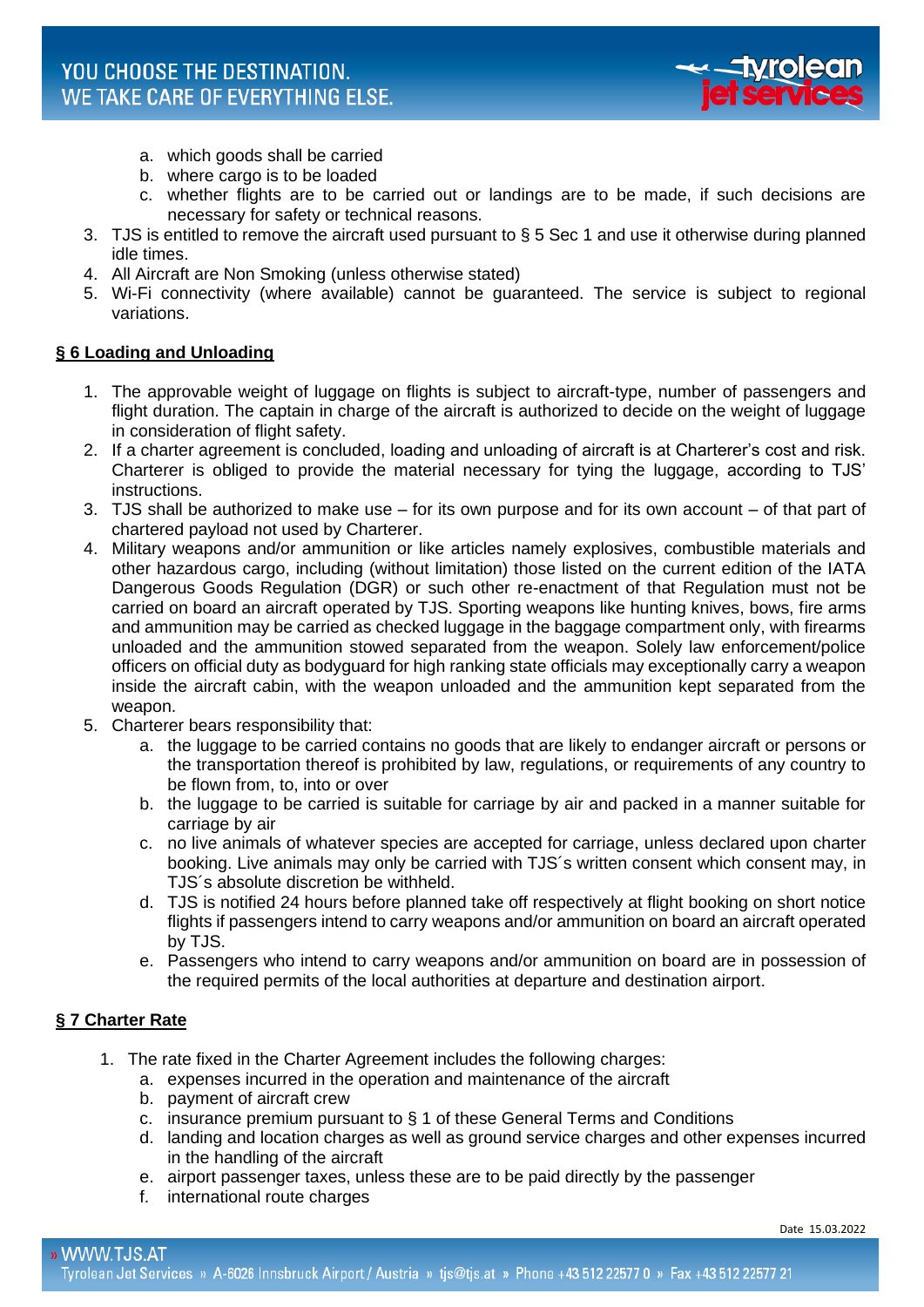

- 2. In particular, the charter rate does not include the following charges:
	- a. expenses incurred in transporting passengers to and from the airport
	- b. visa charges, expenses incurred in customs clearing, airport passenger taxes outside Austria and other expenses, apart from the charges mentioned in § 7 Sec. 1 of these General Terms and Conditions, incurred in connection with passengers and their luggage
	- c. additional expenses incurred as a result of amendments in the provisions of the Charter Agreement made on Charterer's request or as a result of amendments arranged by Charterer
	- d. expenses resulting from acts of God or force majeur
	- e. royalty fees
	- f. de-icing or hangar of aircraft from base to base subject to requirement (departure airport of the Aircraft to begin the charter including the ferry sectors). Charterer will be informed beforehand.
	- g. airport out of hour charges
- 3. TJS shall be authorized to make a proportional adjustment of charter rate, if changes in the charges included in the charter rate occur after conclusion of the Charter Agreement and before completion of the agreed carriage.
- 4. Any alterations demanded or arranged by Charterer are at the cost of Charterer.
- 5. The charter rate for Empty Leg / Special Availability flights is subject to changes according to changes of the Masterflight. TJS will advise the Charterer of any changes in rates without delay after the change of the Masterflight has become known, but in any case before departure.

# **§ 8 Catering**

TJS will serve light refreshments and soft drinks on passenger flights.

# **§ 9 Terms of Payment**

25% of the charter rate, as agreed in the Charter Agreement, is due upon signature of the Charter Agreement and the balance of 75% of the charter rate to be fully paid 48h before commencement of the charter flight (positioning flight). If TJS makes any disbursement with respect to payment and expense not included in the charter rate, Charterer shall be liable for the full reimbursement thereof in EURO or USD. Charterer shall reimburse any disbursement so made by TJS immediately after receipt of invoice.

# **§ 10 Excusable delays and cancellation of flights**

1. TJS shall not be liable for any claims caused by delays or failure to perform charter flights including but not limited to:

- a. causes beyond its reasonable control, in particular technical defects
- b. acts or failure to act of a civil or military authority, governmental priorities, fires, strikes, floods, epidemics, war (declared or undeclared), acts of terrorism, civil disorder, riot and acts of third parties
- c. weather conditions (including but not limited to, fog, snowfall, ice or snow on runways, insufficient visibility).
- d. Short notice changes, delays or cancellation of an Empty Leg / Special Availability Flight due to changes of the Masterflight.

TJS shall have no obligation whatsoever to cancel any other flight to perform the charter flight. TJS shall not be liable for consequential damages in case of such excusable delays or cancellations.

- 3. If passengers do not arrive in time at the airport or if luggage or cargo is not ready for loading in time, TJS shall not be obliged to delay the flight. However, TJS will accept a minor delay, if possible. In the event of a delay of more than one hour for the above mentioned reasons, TJS shall be authorized to deem the agreed flight to be cancelled by Charterer and charge the cancellation fees agreed upon.
- 4. TJS shall use its reasonable endeavours to perform and continue the charter flight but otherwise shall have no liability to the Charterer, its directors, officers, employees, servants or agents or any passengers for such non-performance or delay.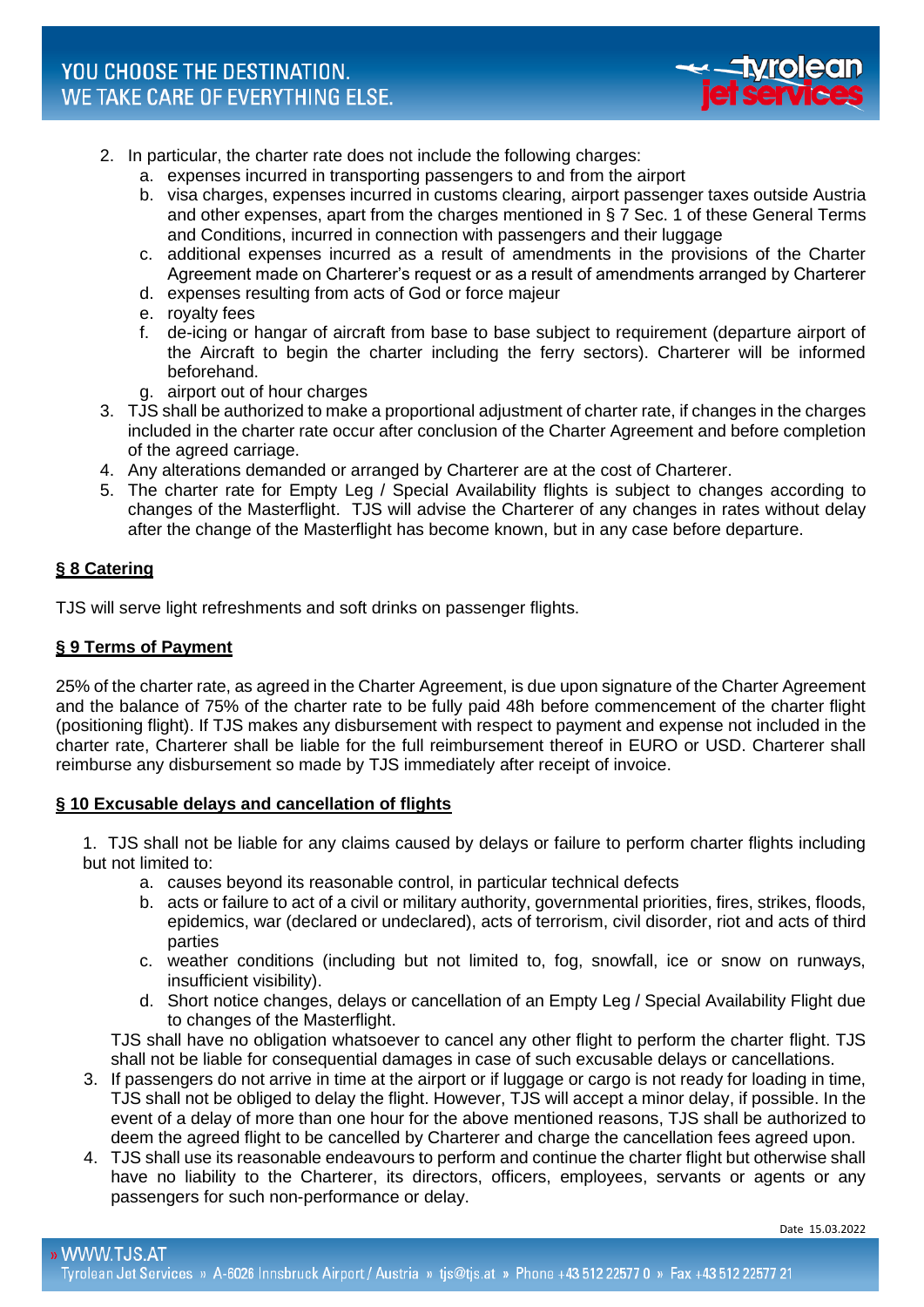

# **§ 11 Obstruction of Performance of Agreed Carriage**

- 1. The Charter Agreement is aircraft specific and is thus subject to aircraft availability. If TJS is not in a position to perform or entire fulfil its obligations under this Charter Agreement for reasons to be justified by TJS, TJS shall make effort to provide alternative transport at the same cost either for the whole flight or for the unfinished part of the flight. If no respective aircraft can be found TJS reserves the right to cancel the Charter Agreement and shall be under no liability to the Charterer other than to refund to the Charterer such part of the Charter Price which already received and which relates to the cancelled Flight Schedule (or any part thereof).
- 2. If a flight cannot be partly or completely performed for reasons mentioned in § 10 General Terms and Conditions or a flight is delayed for more than 24 hours, TJS is obliged only to refund the charter rate proportionate to the length of distance of the agreed charter flight not operated. Any further claims are excluded.
- 3. If the charter flight includes return flight as well, the part of the Charter Agreement attaching to the return flight shall not be affected by the incomplete operation of the outward flight for the above reasons, provided that passengers have reached their ultimate destination and TJS is in a position to carry out the return flight according to schedule.
- 4. § 11 Sec. 1 to 3 General Terms and Conditions is not valid for Empty Leg / Special Availability Flights (s. § 16 General Terms and Conditions).

# **§ 12 Cancellation of Charter Agreement and withdrawal from Charter Agreement**

- 1. TJS shall be entitled to cancel the Charter Agreement with immediate effect, if
	- a. Charterer violates its obligations under the Charter Agreement, in particular if Charterer fails to pay the agreed charter rate pursuant to the Charter Agreement or the General Terms and Conditions before the flight;
	- b. bankruptcy, settlement or preliminary proceedings are initiated against Charterer or if Charterer is partly or fully deprived of free disposal of its property; if Charterer gets into financial difficulties or discontinues payment and is not willing to guarantee payment of charter rate;
	- c. Charterer or a passenger of Charterer is listed on any sanctions list issued by the European Union or the United States of America (such as for example the "list of persons and entities under EU restrictive measures over the territorial integrity of Ukraine" issued by the European Union);
	- d. act of God, wars, strikes, civil commotions or similar acts beyond the control of TJS occur; or
	- e. the Master Flight of an Empty Leg / Special Availability Flight is cancelled, rebooked or changed (s. § 16 General Terms and Conditions).

Items a, b and c shall be deemed cancellations pursuant to § 12 Sec. 3 General Terms and Conditions so that the cancellation fees provided for in this Charter Agreement shall become due.

- 2. Charterer shall be entitled to cancel this Charter Agreement before commencement of chartering, if acts of God, wars, strikes, civil commotions or similar acts beyond the control of Charterer occur, or the necessary permissions pursuant to  $\S$  4 of these General Terms and Conditions cannot be obtained by TJS.
- 3. If Charterer withdraws from the Charter Agreement for other reasons, the cancellation fee agreed upon as follows shall become due, regardless of whether Charterer is at fault or not. Charterer must withdraw from the Charter Agreement by written notice or TJS must confirm withdrawal from the Charter Agreement in writing.

# **Cancellation fees**

minimum of **EUR 500.00** any time after booking any time after booking 15 - 6 days prior departure 10% cancellation fee 5 - 3 days prior departure 20% cancellation fee

Date 15.03.2022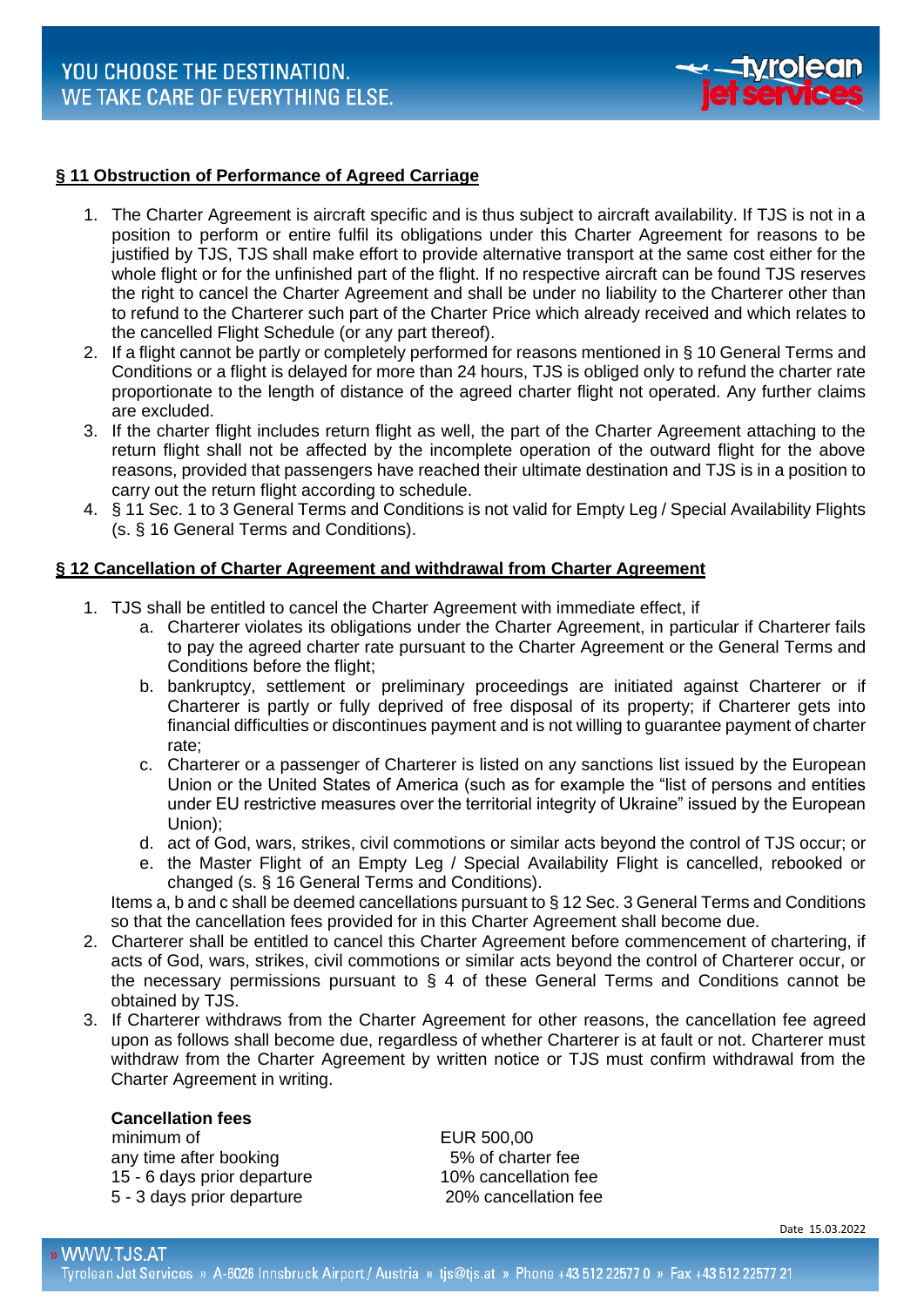

2 - 1 days prior departure 50% cancellation fee on the day of departure or whilst flying 100% cancellation fee

- 4. If, however, after cancellation of the Charter Agreement or of individual flight dates, Charterer contracts in its own name or under the name of somebody else for carriage to the same (ultimate) destination with another air transport company (or charterer), TJS shall have the right to be paid the full charter rate pursuant to the Charter Agreement.
- 5. Notwithstanding § 12 Sec. 3 General Terms and Conditions the following cancellation fees are valid for Empty Leg / Special Availability Flights:

No cancellation fees as long as the booked flight is cancelled 16 days prior departure (date of positioning flight is considered as date of departure)

any time after booking any time after booking 15 - 6 days prior departure 10% cancellation fee 5 - 3 days prior departure 20% cancellation fee 2 - 1 days prior departure 50% cancellation fee on the day of departure or whilst flying 100% cancellation fee

# **§ 13 Passenger List**

A complete passenger list must be made available to TJS or its handling agents not later than 24 hours before flight departure. Passenger lists must include special notes, such as transit passengers from …., physically handicapped, diseases, allocation of particular seats, etc.

# **§ 14 Refusal of Carriage**

TJS is authorized to refuse carriage, and Charterer shall not have any right of withdrawal from the Charter Agreement as a result thereof, if

- 1. passengers suffer from infections or nauseating diseases or if they are likely to endanger aircraft for other reasons, persons or property or if they are guilty of violating or attempting to violating regulations established by aviation authorities, border police or customs authorities
- 2. luggage or cargo is likely to endanger performance of flight.

### Special Assistance

Acceptance of carriage of unaccompanied children, people with disabilities, pregnant women, people with illnesses or other people requiring special assistance has to be arranged by the Charterer at least 48h prior the flight with TJS, otherwise the carriage may be refused because of safety reasons.

# **§ 15 Liability**

- 1. The liability of TJS, its employees and handling agents is exclusively limited to the provisions under § 1 of these General Terms and Conditions.
- 2. In particular, the liability of TJS, its employees and handling agents is excluded in the event of
	- a. damage caused by third parties against which TJS has no right to claim
	- b. damage caused by or as a result of strikes or lockouts of the personnel of TJS or other personnel, act of God, civil commotions or other acts beyond the control of TJS
	- c. damage caused by or as a result of delay in the carriage of passengers, luggage or cargo or due to landing on alternative airports, unless such damage has not been caused by the gross negligence or wilful fault of TJS or its employees or its handling agents.
	- d. Changes or cancellation of Empty Leg / Special Availability Flights (s. §16 General Terms and Conditions)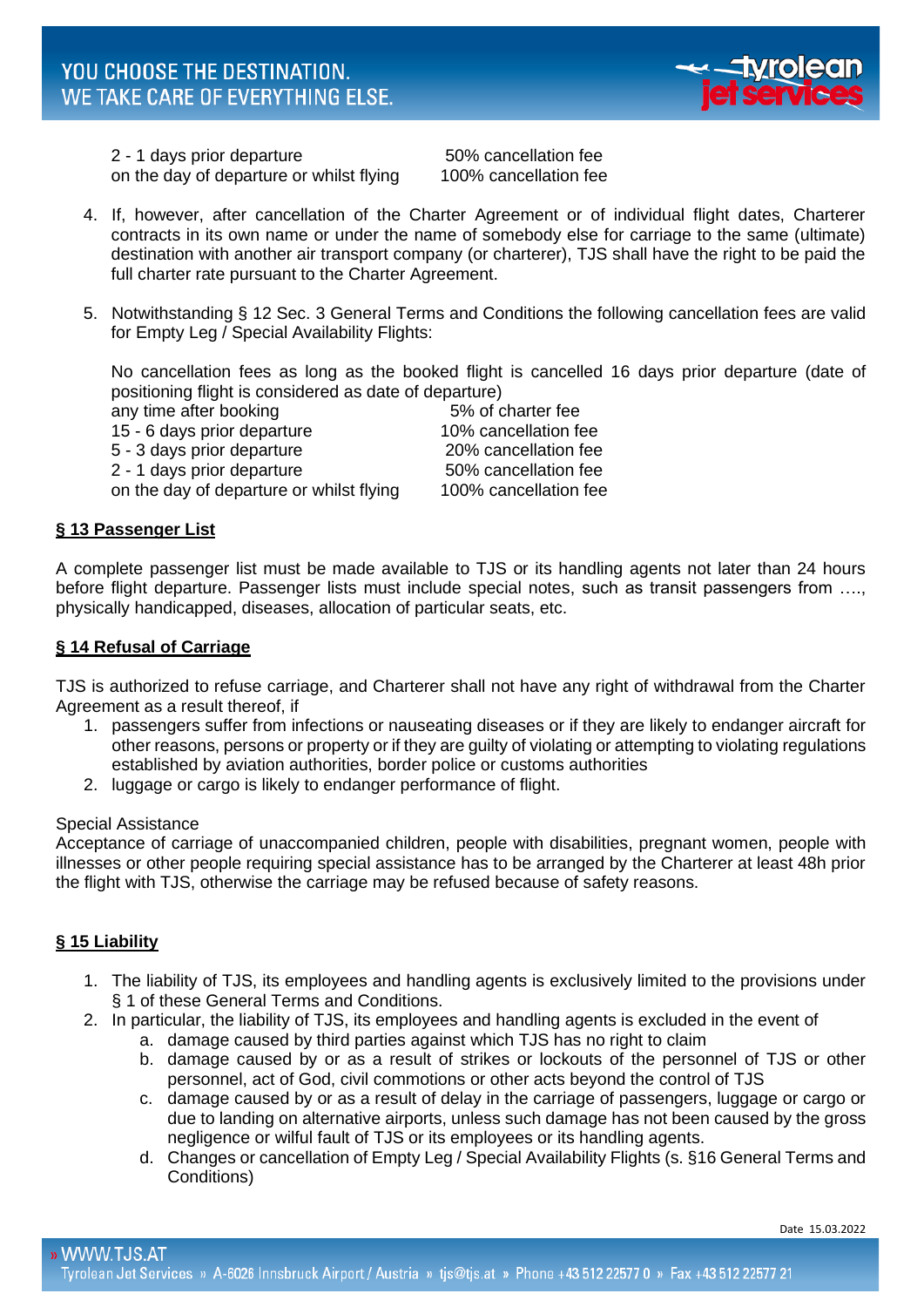

3. Charterer shall be liable for the fulfilment of its obligations under the Charter Agreement, even if Charterer acted as an agent when the Charter Agreement was concluded.

# **§ 16 Empty Leg / Special Availability Flights**

- 1. Empty Leg / Special Availability Flights are characterized by the fact that they are offered by TJS subject to an already confirmed Masterflight, at a reduced rate and only to selected Charterers on very short notice. Such an offer is explicitly defined as an "Empty Leg Flight" or "Special Availability Flight". These flights are solely offered at the special conditions of Empty Leg / Special Availability Flights. Thus TJS cannot issue any guarantee for Empty Leg / Special Availability Flights or organize an alternative flight pursuant to § 11 General Terms and Conditions.
- 2. TJS can adapt the charter rate of the Empty Leg / Special Availability Flight subject to changes of the Masterflight. TJS will advise the Charterer of any changes in rates without delay after the change of the Masterflight has become known, but in any case before departure. Alternatively TJS can also cancel the Empty Leg / Special Availability Flight.
- 3. The liability of TJS is excluded in the event of changes or cancellation of the Empty Leg / Special Availability Flight due to changes of the Masterflight. So far as TJS provides any services to the passengers pursuant to act EG/261/2004 due to no transport, cancellation or delay of an Empty Leg / Special Availability Flight, the Charterer hat to reimburse all costs of these services to TJS. Moreover the Charterer shall be liable and shall indemnify TJS for claims of damages of passengers or third parties due to delay or cancellation of an Empty Leg / Special Availability Flight.

# **§ 17 Assignment, Agency, subsidiary Charter Agreements, Liability and Power of Attorney**

- 1. Charterer shall be authorized to assign, in whole or in part, its rights under this Charter Agreement or to transfer, in whole or in part, the space or payload chartered to a third party, only if TJS gives its written consent to such an assignment.
- 2. TJS is authorized to assign, in whole or in part, fulfilment of its obligations under this Charter Agreement to third parties (third party operator), if the Charterer gives its consent to such an assignment.
- 3. If TJS assigns its obligations, this Charter Agreement shall not constitute a contract for transportation services / carriage between the Charterer and TJS. In such cases, the General Terms and Conditions of the third party operator, which are hereby incorporated by reference and a copy of which shall be furnished to the Charterer immediately after the third party operator has been commissioned, shall apply to the Charterer. In this case TJS acts solely as agent of the relevant services and shall not be liable for the performance of the services provided by the third party operator.
- 4. The assignation of a third party operator may be done either directly by TJS or by TJS in the name and on behalf of the Charterer. The Charterer hereby grants power of attorney to TJS to, in his name and on his behalf, conclude contracts regarding the performance of the transportation services set out in the Charter Agreement with third party operators in accordance with the third party operator's General Terms and Conditions.
- 5. In case of a consumer contract (*'Konsumentengeschäft*") the liability of TJS for its acts as agent, except for personal injury, shall be limited to gross negligence or fraudulent misrepresentation.
- 6. In case of a mutual entrepreneurship business ("*beidseitiges Unternehmergeschäft*"), TJS shall not be liable for its acts as agent, except for personal injury, in case of slight or gross negligence and shall only be liable for gross blatant negligence or fraudulent misrepresentation.
- 7. In case TJS assigns, in whole or in part, fulfilment of its obligations to third parties, TJS accounts the charter price of the third party plus an additional surcharge.

# **§ 18 Arbitration, governing law**

All disputes arising out of or in connection with the present Agreement shall be finally settled under the Rules of Arbitration of the International Chamber of Commerce by one arbitrator appointed in accordance with the said Rules. The arbitration shall be conducted in Innsbruck, Austria. The arbitration award shall be final and binding on both parties.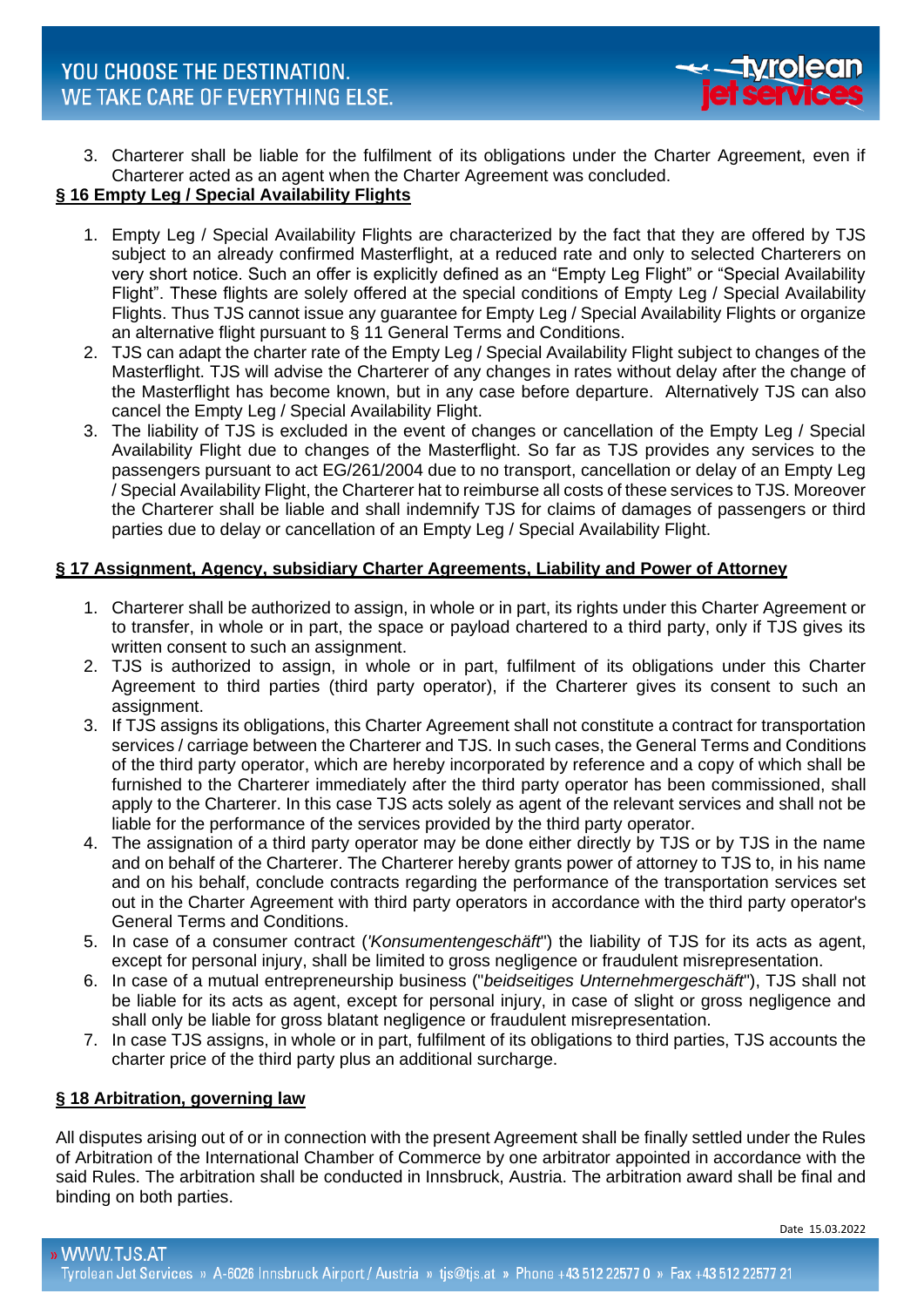

The present Agreement shall be governed by Austrian law, excluding provisions regarding the conflict of laws. The language of Arbitration is German.

# **§ 19 Severability Clause**

If any provision or provisions of the Charter Agreement inclusive of the General Terms and Conditions shall be held to be invalid, illegal, unenforceable or in conflict with the law of any jurisdiction, the validity, legality and enforceability of the remaining provisions shall not in any way be affected or impaired thereby. In lieu thereof shall be added a provision as similar in terms to such illegal, invalid and unenforceable provision as may be possible and be legal, valid and enforceable.

The German version of the General Terms and Conditions (AGB) is the authentic version.

### **§ 20 Personal Data**

TJS is entitled to collect, process and use (electronically or by data processing) the personal data provided by the passengers for the purposes of booking and issuing the documents of transport as well as to facilitate entry and exit procedures and to transfer these data referring to the transport to domestic and foreign governments or other authorities or to other air carriers. TJS points out that there are legal and governmental obligations for air carriers to transfer personal data of passengers to the respective authorities in various countries, especially the U.S. and Canada, if the destination or transit airport is situated in one of those countries. Basically all data provided by passengers can be affected by the transmission to foreign authorities in the context of booking.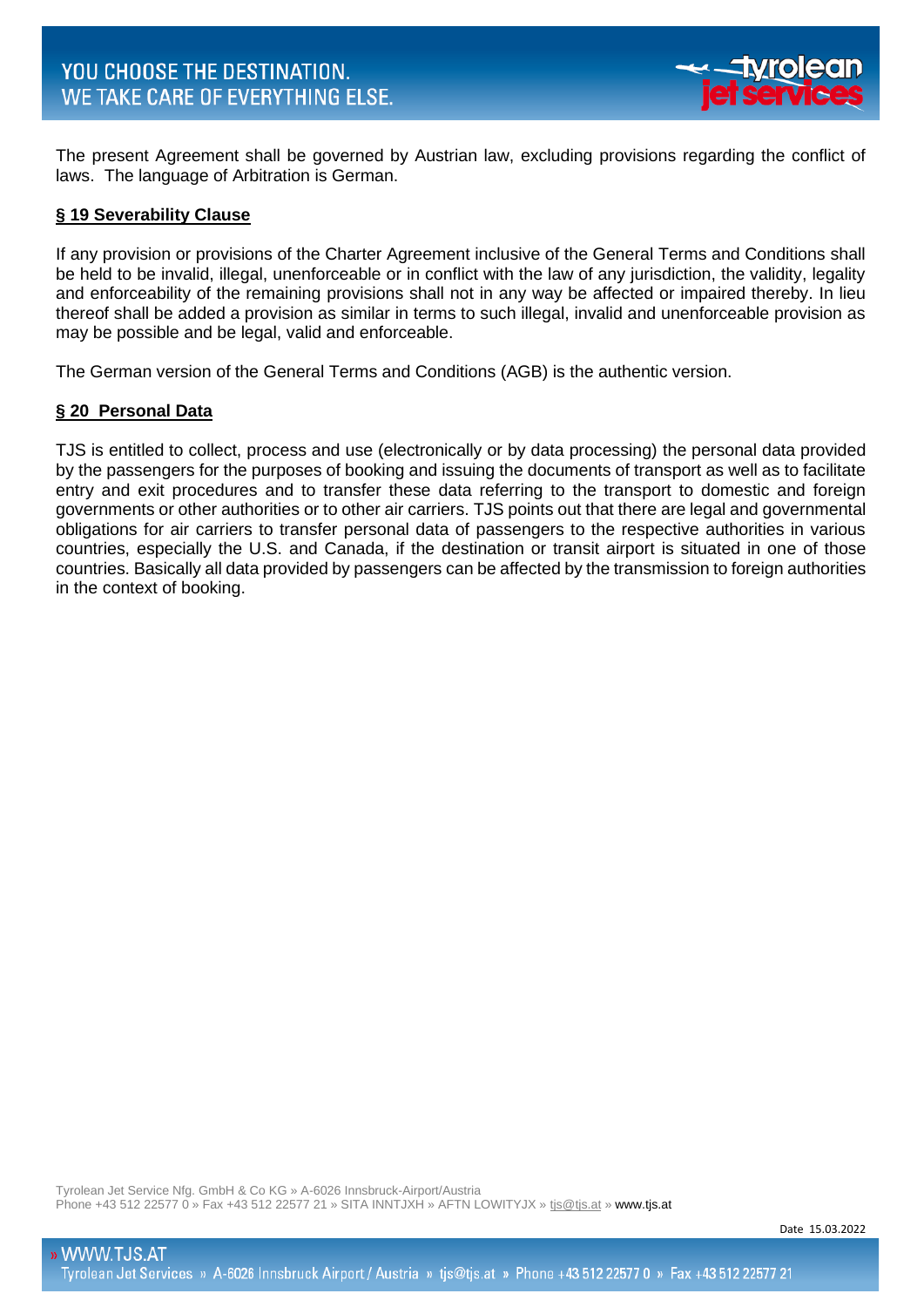

Account € 0989-33104/00 » Account \$ 0989-33104/00 » Bank Austria Creditanstalt Innsbruck » Banking Code BLZ 12000 » SWIFT Code BKAUATWW » IBAN AT41 1100 0098 9331 0400 » VAT No. ATU 39394801 » DVR 0691771 » Registered at Handelsgericht Innsbruck FN 137112k

Date 15.03.2022